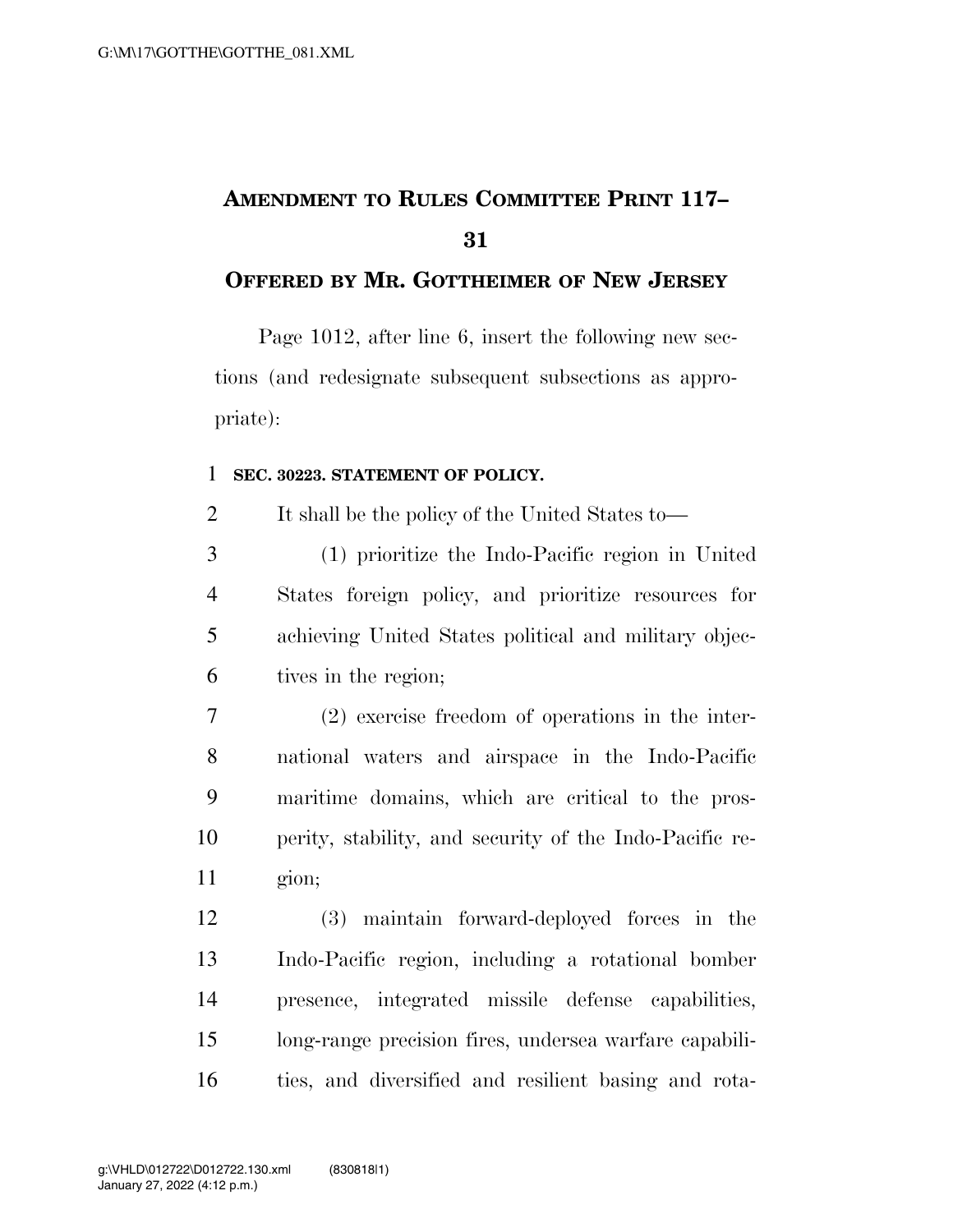tional presence, including support for pre-positioning strategies;

 (4) strengthen and deepen the alliances and partnerships of the United States to build capacity and capabilities, increase multilateral partnerships, modernize communications architecture, address anti-access and area denial challenges, and increase 8 joint exercises and security cooperation efforts;

 (5) reaffirm the commitment and support of the United States for allies and partners in the Indo-Pa- cific region, including longstanding United States policy regarding—

 (A) Article V of the Treaty of Mutual Co- operation and Security between the United States and Japan, signed at Washington Janu-ary 19, 1960;

 (B) Article III of the Mutual Defense Treaty between the United States and the Re- public of Korea, signed at Washington October 1, 1953;

21 (C) Article IV of the Mutual Defense Trea-22 ty between the United States and the Republic of the Philippines, signed at Washington Au- gust 30, 1951, including that, as the South China Sea is part of the Pacific, any armed at-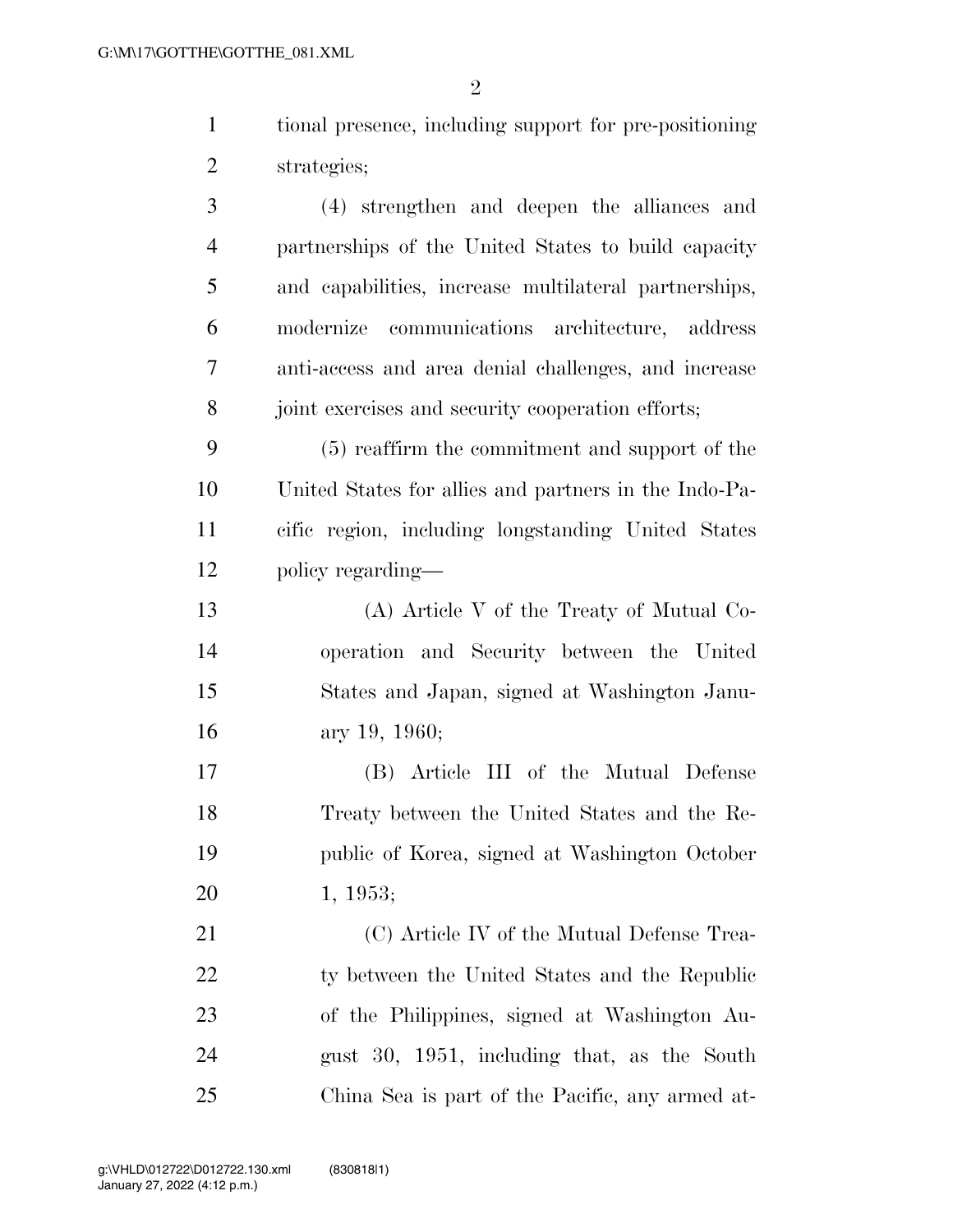| $\mathbf{1}$   | tack on Philippine forces, aircraft or public ves-      |
|----------------|---------------------------------------------------------|
| $\overline{2}$ | sels in the South China Sea will trigger mutual         |
| 3              | defense obligations under Article IV of our mu-         |
| $\overline{4}$ | tual defense treaty;                                    |
| 5              | (D) Article IV of the Australia, New Zea-               |
| 6              | land, United States Security Treaty, done at            |
| 7              | San Francisco September 1, 1951; and                    |
| 8              | (E) the Southeast Asia Collective Defense               |
| 9              | Treaty, done at Manila September 8, 1954, to-           |
| 10             | gether with the Thanat-Rusk Communique of               |
| 11             | 1962;                                                   |
| 12             | (6) collaborate with United States treaty allies        |
| 13             | in the Indo-Pacific to foster greater multilateral se-  |
| 14             | curity and defense cooperation with other regional      |
| 15             | partners;                                               |
| 16             | (7) ensure the continuity of operations by the          |
| 17             | United States Armed Forces in the Indo-Pacific re-      |
| 18             | gion, including, as appropriate, in cooperation with    |
| 19             | partners and allies, in order to reaffirm the principle |
| 20             | of freedom of operations in international waters and    |
| 21             | airspace in accordance with established principles      |
| <u>22</u>      | and practices of international law;                     |
| 23             | (8) sustain the Taiwan Relations Act (Public            |
| 24             | Law 96–8; 22 U.S.C. 3301 et seq.) and the "Six As-      |
| 25             | surances" provided by the United States to Taiwan       |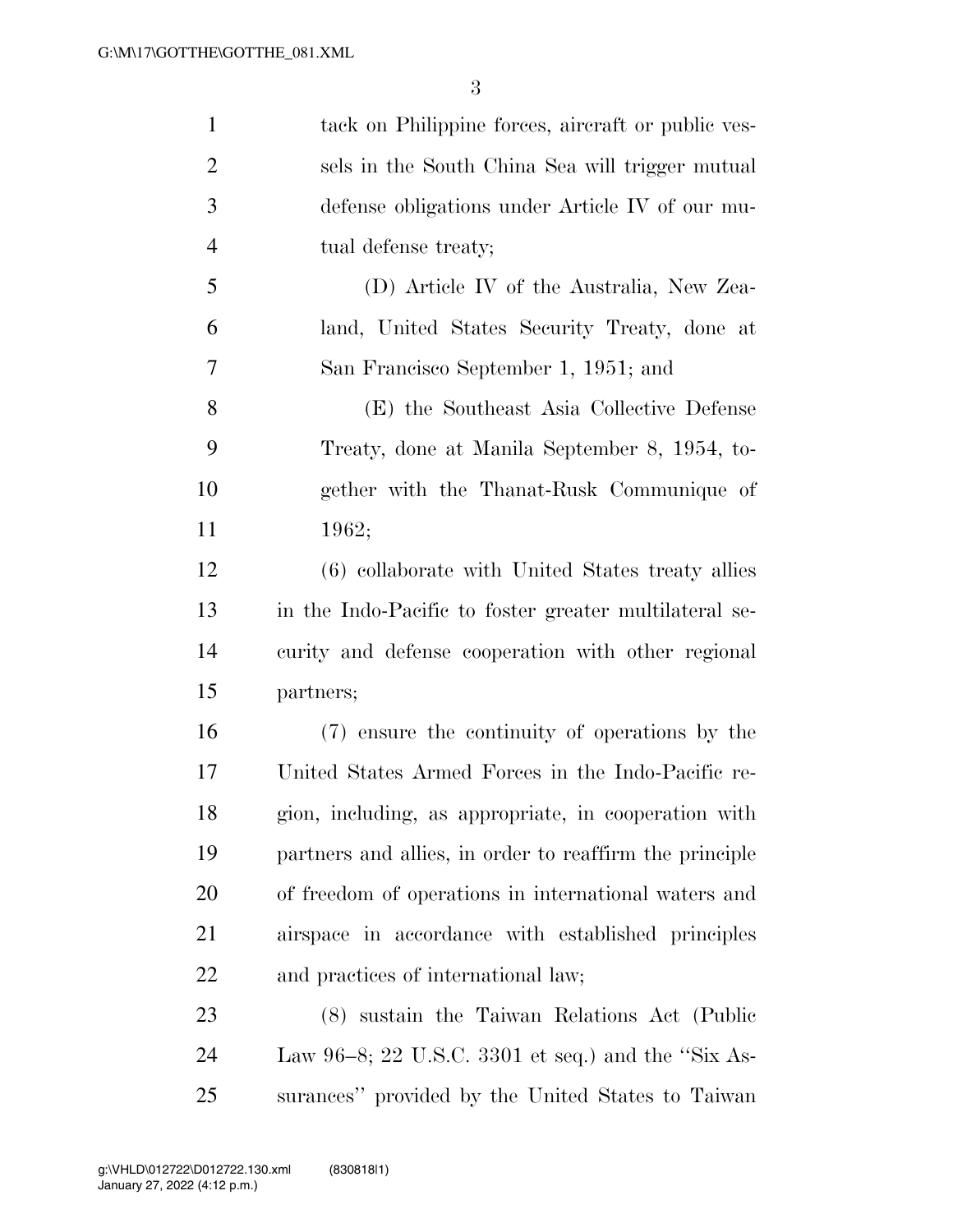in July 1982 as the foundations for United States- Taiwan relations, and to deepen, to the fullest extent possible, the extensive, close, and friendly relations of the United States and Taiwan, including coopera- tion to support the development of capable, ready, and modern forces necessary for the defense of Tai-wan;

 (9) enhance security partnerships with India, across Southeast Asia, and with other nations of the Indo-Pacific;

 (10) deter acts of aggression or coercion by the PRC against United States and allies' interests, es- pecially along the First Island Chain and in the Western Pacific, by showing PRC leaders that the United States can and is willing to deny them the ability to achieve their objectives, including by—

 (A) consistently demonstrating the political will of the United States to deepening existing treaty alliances and growing new partnerships as a durable, asymmetric, and unmatched stra- tegic advantage to the PRC's growing military capabilities and reach;

 (B) maintaining a system of forward-de- ployed bases in the Indo-Pacific region as the most visible sign of United States resolve and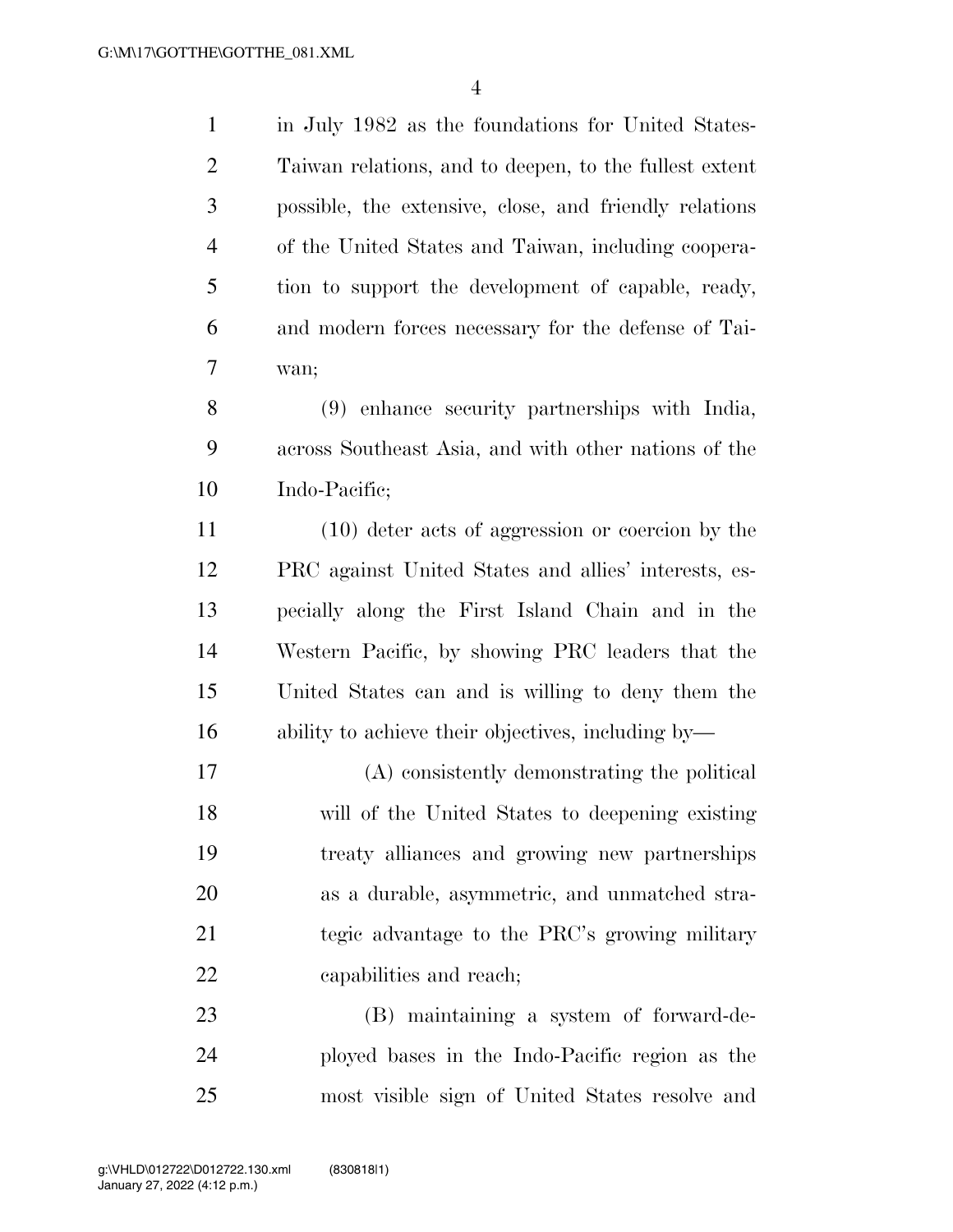commitment to the region, and as platforms to ensure United States operational readiness and advance interoperability with allies and part-ners;

 (C) adopting a more dispersed force pos- ture throughout the region, particularly the Western Pacific, and pursuing maximum access for United States mobile and relocatable launchers for long-range cruise, ballistic, and hypersonic weapons throughout the Indo-Pacific 11 region;

 (D) fielding long-range, precision-strike networks to United States and allied forces, in- cluding ground-launched cruise missiles, under- sea and naval capabilities, and integrated air and missile defense in the First Island Chain and the Second Island Chain, in order to deter and prevent PRC coercion and aggression, and to maximize the United States ability to oper-ate;

 (E) strengthening extended deterrence to ensure that escalation against key United States interests would be costly, risky, and self-defeating; and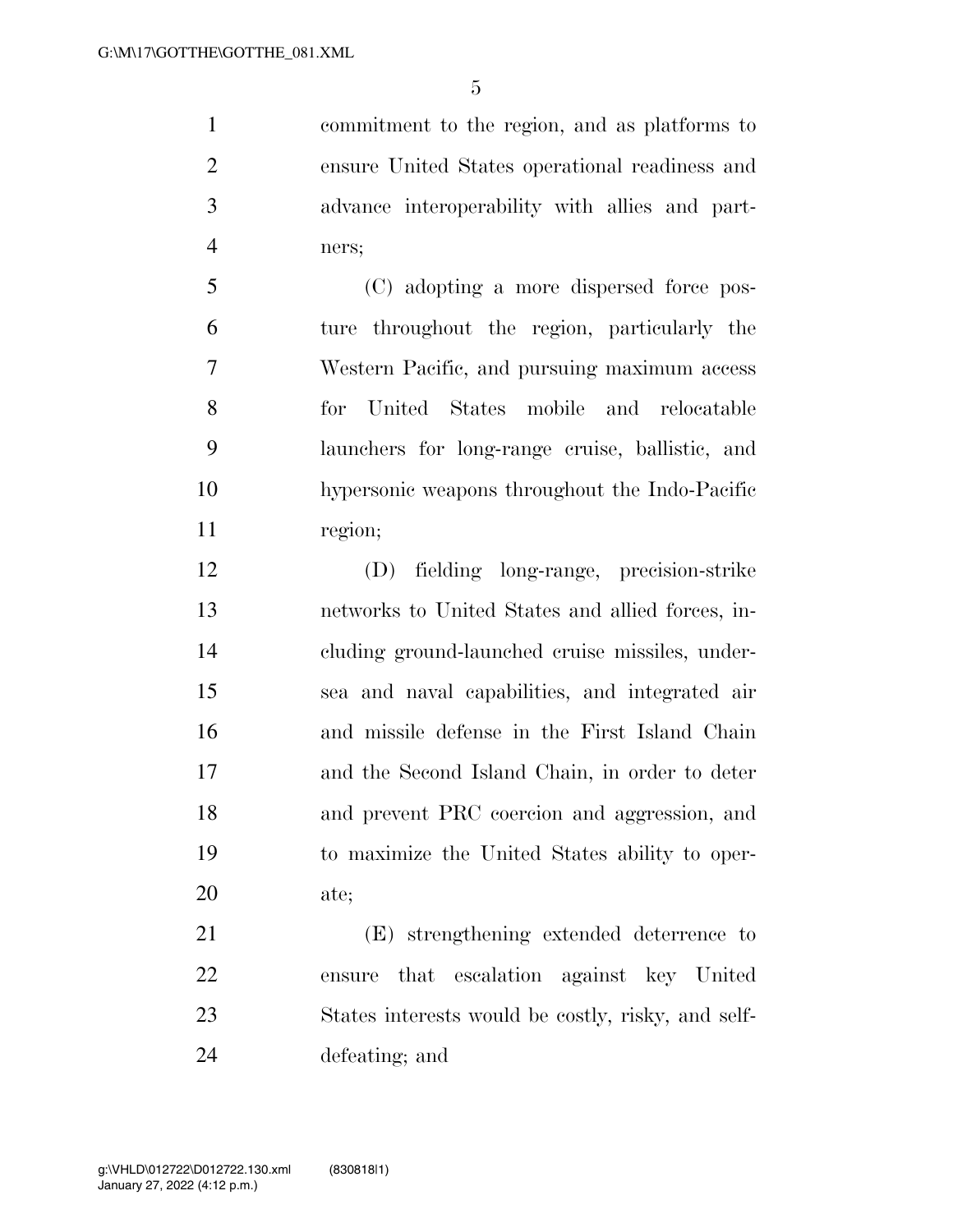| $\mathbf{1}$   | (F) collaborating with allies and partners                  |
|----------------|-------------------------------------------------------------|
| $\overline{2}$ | to accelerate their roles in more equitably shar-           |
| 3              | ing the burdens of mutual defense, including                |
| $\overline{4}$ | through the acquisition and fielding of advanced            |
| 5              | capabilities and training that will better enable           |
| 6              | them to repel PRC aggression or coercion; and               |
| 7              | (11) maintain the capacity of the United States             |
| 8              | to impose prohibitive diplomatic, economic, financial,      |
| 9              | reputational, and military costs on the PRC for acts        |
| 10             | of coercion or aggression, including to defend itself       |
| 11             | and its allies regardless of the point of origin of at-     |
| 12             | tacks against them.                                         |
|                |                                                             |
| 13             | SEC. 30224. FOREIGN MILITARY FINANCING IN THE INDO-         |
| 14             | PACIFIC AND AUTHORIZATION OF APPRO-                         |
| 15             | PRIATIONS FOR SOUTHEAST ASIA MARITIME                       |
| 16             | SECURITY PROGRAMS AND DIPLOMATIC OUT-                       |
| 17             | <b>REACH ACTIVITIES.</b>                                    |
| 18             | (a) FOREIGN MILITARY FINANCING FUNDING.—In                  |
| 19             | addition to any amount appropriated pursuant to section     |
| 20             | 23 of the Arms Export Control Act (22 U.S.C. 2763) (re-     |
| 21             | lating to foreign military financing assistance), there is  |
| 22             | authorized to be appropriated for each of fiscal years 2022 |
| 23             | through fiscal year 2026 for activities in the Indo-Pacific |
| 24             | region in accordance with this section—                     |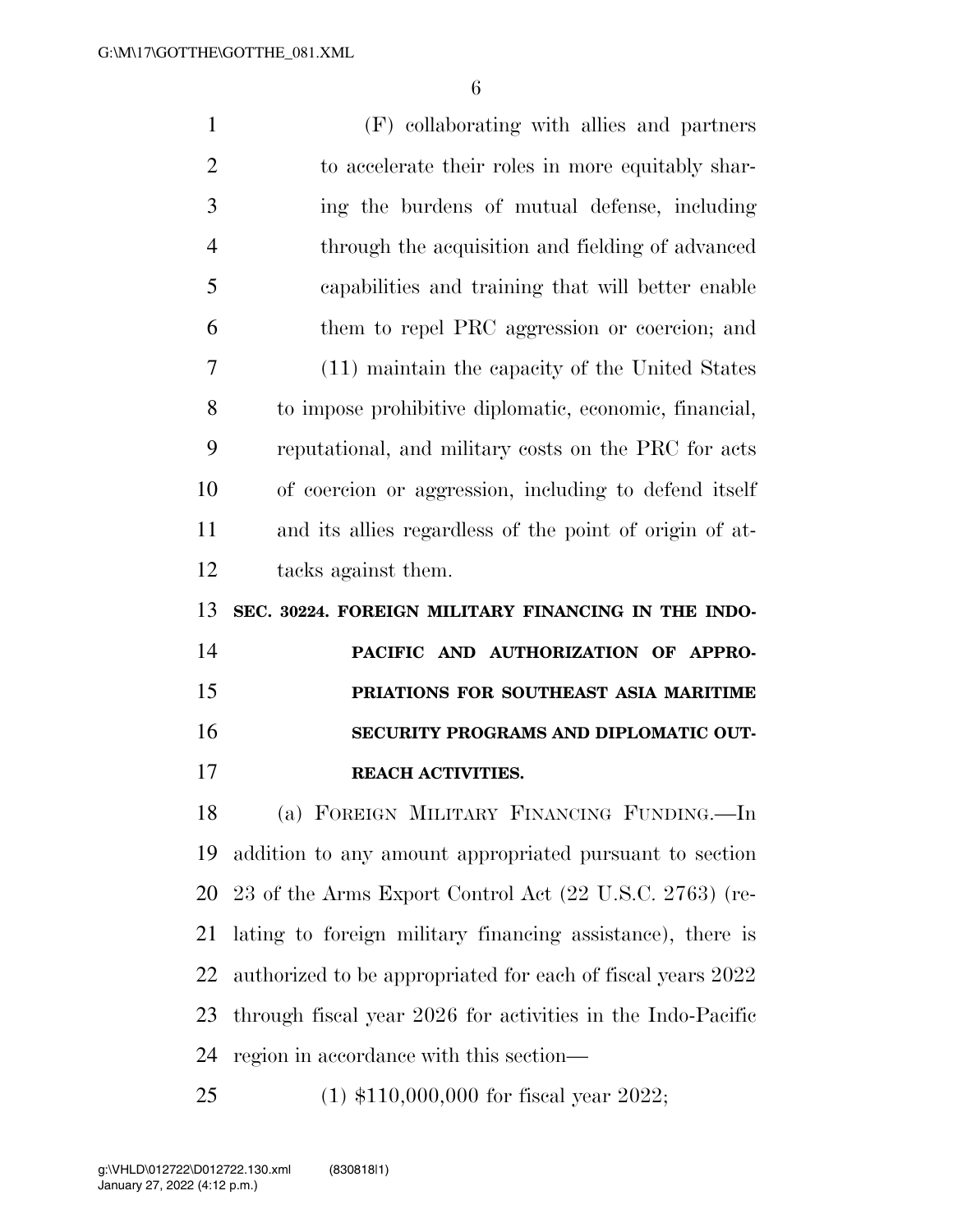| $\mathbf{1}$   | $(2)$ \$125,000,000 for fiscal year 2023;                 |
|----------------|-----------------------------------------------------------|
| 2              | $(3)$ \$130,000,000 for fiscal year 2024;                 |
| 3              | $(4)$ \$140,000,000 for fiscal year 2025; and             |
| $\overline{4}$ | $(5)$ \$150,000,000 for fiscal year 2026.                 |
| 5              | (b) SOUTHEAST MARITIME LAW ENFORCEMENT INI-               |
| 6              | TIATIVE.—There is authorized to be appropriated           |
| 7 <sup>7</sup> | $$10,000,000$ for each of fiscal years 2022 through 2026  |
|                | 8 for the Department of State for International Narcotics |
| 9              | Control and Law Enforcement (INCLE) for the support       |
|                |                                                           |

tive.

 (c) DIPLOMATIC OUTREACH ACTIVITIES.—There is authorized to be appropriated to the Department of State \$1,000,000 for each of fiscal years 2022 through 2026, which shall be used—

of the Southeast Asia Maritime Law Enforcement Initia-

 (1) to conduct, in coordination with the Depart- ment of Defense, outreach activities, including con- ferences and symposia, to familiarize partner coun- tries, particularly in the Indo-Pacific region, with the United States' interpretation of international law relating to freedom of the seas; and

 (2) to work with allies and partners in the Indo-Pacific region to better align respective inter- pretations of international law relating to freedom of the seas, including on the matters of operations by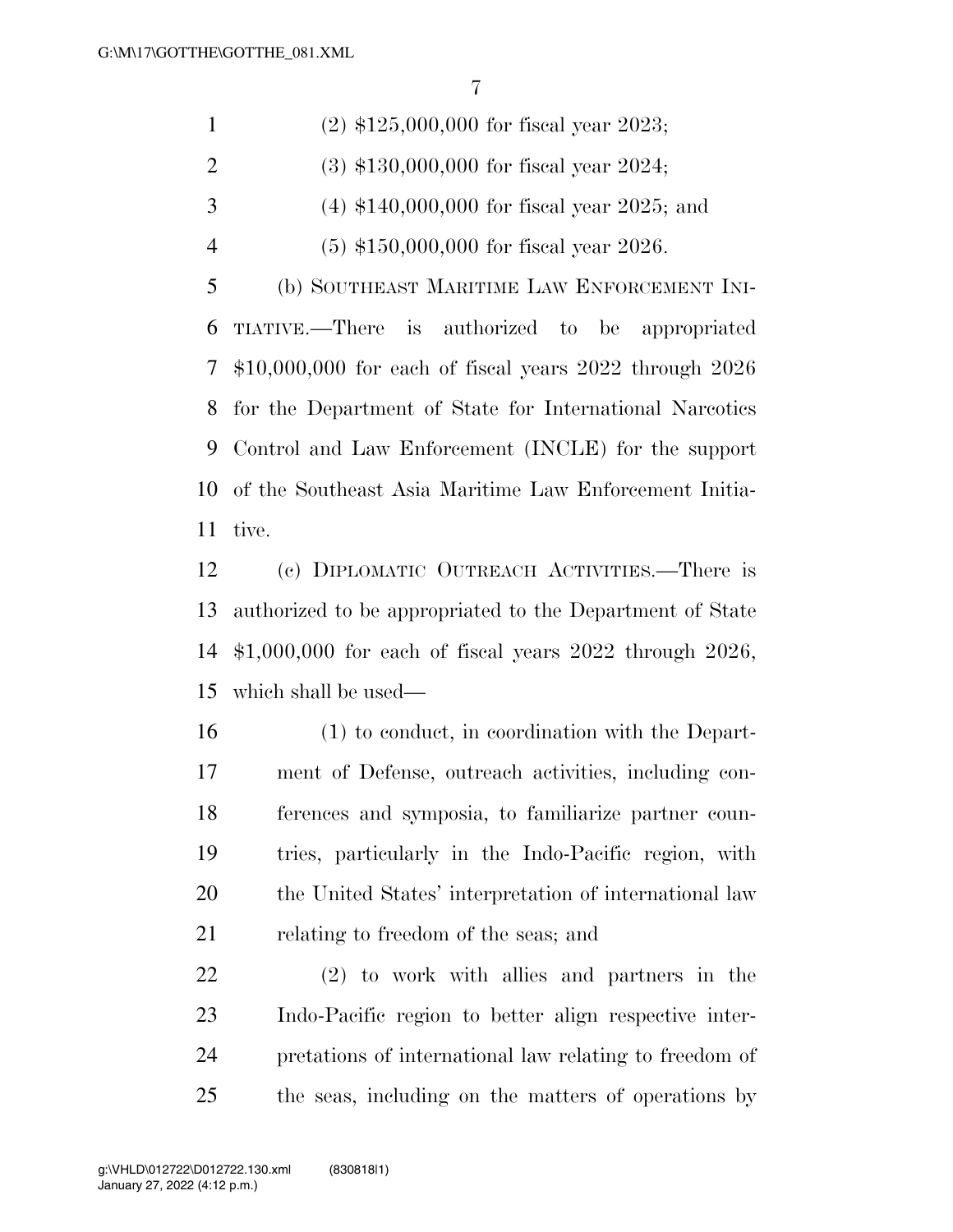military ships in exclusive economic zones, innocent passage through territorial seas, and transits through international straits.

 (d) PROGRAM AUTHORIZATION AND PURPOSE.— Using amounts appropriated pursuant to subsection (a), the Secretary of State, in coordination with the Secretary of Defense, is authorized to provide assistance for the pur- pose of increasing maritime security and domain aware-ness for countries in the Indo-Pacific region—

 (1) to provide assistance to national military or other security forces of such countries that have maritime security missions among their functional responsibilities;

 (2) to provide training to ministry, agency, and headquarters level organizations for such forces; and (3) to provide assistance and training to other relevant foreign affairs, maritime, or security-related ministries, agencies, departments, or offices that manage and oversee maritime activities and policy 20 that the Secretary of State may so designate.

 (e) DESIGNATION OF ASSISTANCE.—Assistance pro- vided by the Secretary of State under subsection (g) shall be known as the ''Indo-Pacific Maritime Security Initia-tive'' (in this section referred to as the ''Initiative'').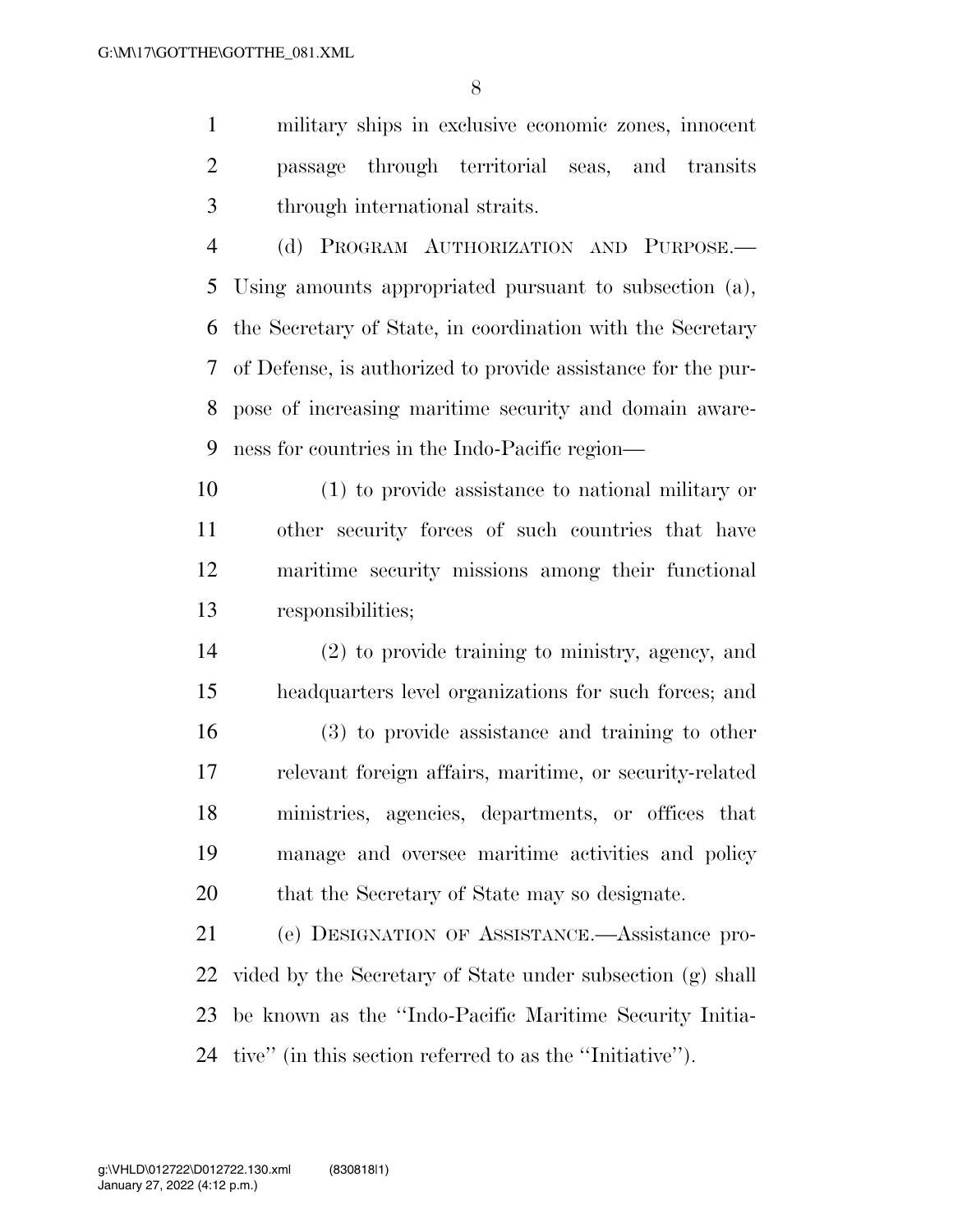(f) PROGRAM OBJECTIVES.—Assistance provided through the Initiative may be used to accomplish the fol- lowing objectives: (1) Retaining unhindered access to and use of international waterways in the Indo-Pacific region that are critical to ensuring the security and free flow of commerce and to achieving United States na- tional security objectives. (2) Improving maritime domain awareness in the Indo-Pacific region. (3) Countering piracy in the Indo-Pacific re- gion. (4) Disrupting illicit maritime trafficking activi- ties and other forms of maritime trafficking activity in the Indo-Pacific that directly benefit organiza- tions that have been determined to be a security threat to the United States. (5) Enhancing the maritime capabilities of a country or regional organization to respond to emerging threats to maritime security in the Indo- Pacific region. (6) Strengthening United States alliances and

 partnerships in Southeast Asia and other parts of the Indo-Pacific region.

(g) AUTHORIZATION OF APPROPRIATIONS.—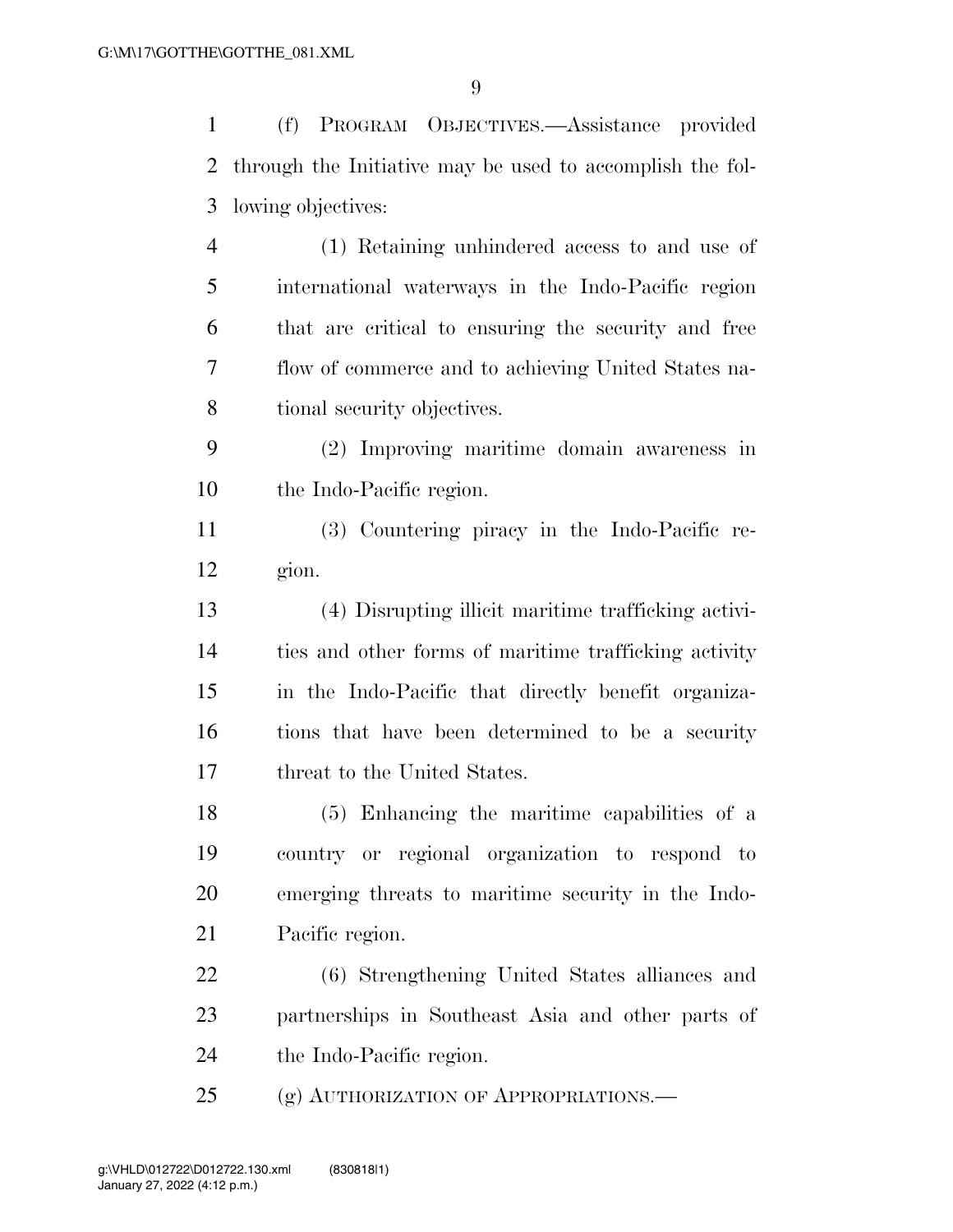| $\mathbf{1}$   | (1) IN GENERAL.—Of the amount appropriated              |
|----------------|---------------------------------------------------------|
| $\overline{2}$ | pursuant to subsection (a) (relating to foreign mili-   |
| 3              | tary financing assistance), there is authorized to be   |
| $\overline{4}$ | appropriated to the Department of State for the         |
| 5              | Indo-Pacific Maritime Security Initiative and other     |
| 6              | related regional programs exactly—                      |
| 7              | (A) $$70,000,000$ for fiscal year 2022;                 |
| 8              | (B) \$80,000,000 for fiscal year 2023;                  |
| 9              | (C) $$90,000,000$ for fiscal year 2024;                 |
| 10             | (D) $$100,000,000$ for fiscal year 2025;                |
| 11             | and                                                     |
| 12             | (E) $$110,000,000$ for fiscal year 2026.                |
| 13             | (2) RULE OF CONSTRUCTION.—The "Indo-Pa-                 |
| 14             | cific Maritime Security Initiative" and funds author-   |
| 15             | ized for the Initiative shall include existing regional |
| 16             | programs carried out by the Department of State re-     |
| 17             | lated to maritime security, including the Southeast     |
| 18             | Asia Maritime Security Initiative.                      |
| 19             | (h)<br>ELIGIBILITY AND PRIORITIES FOR ASSIST-           |
| 20             | $ANCE$ .                                                |
| 21             | (1) IN GENERAL.—The Secretary of State shall            |
| 22             | use the following considerations when selecting         |
| 23             | which countries in the Indo-Pacific region should re-   |
| 24             | ceive assistance pursuant to the Initiative:            |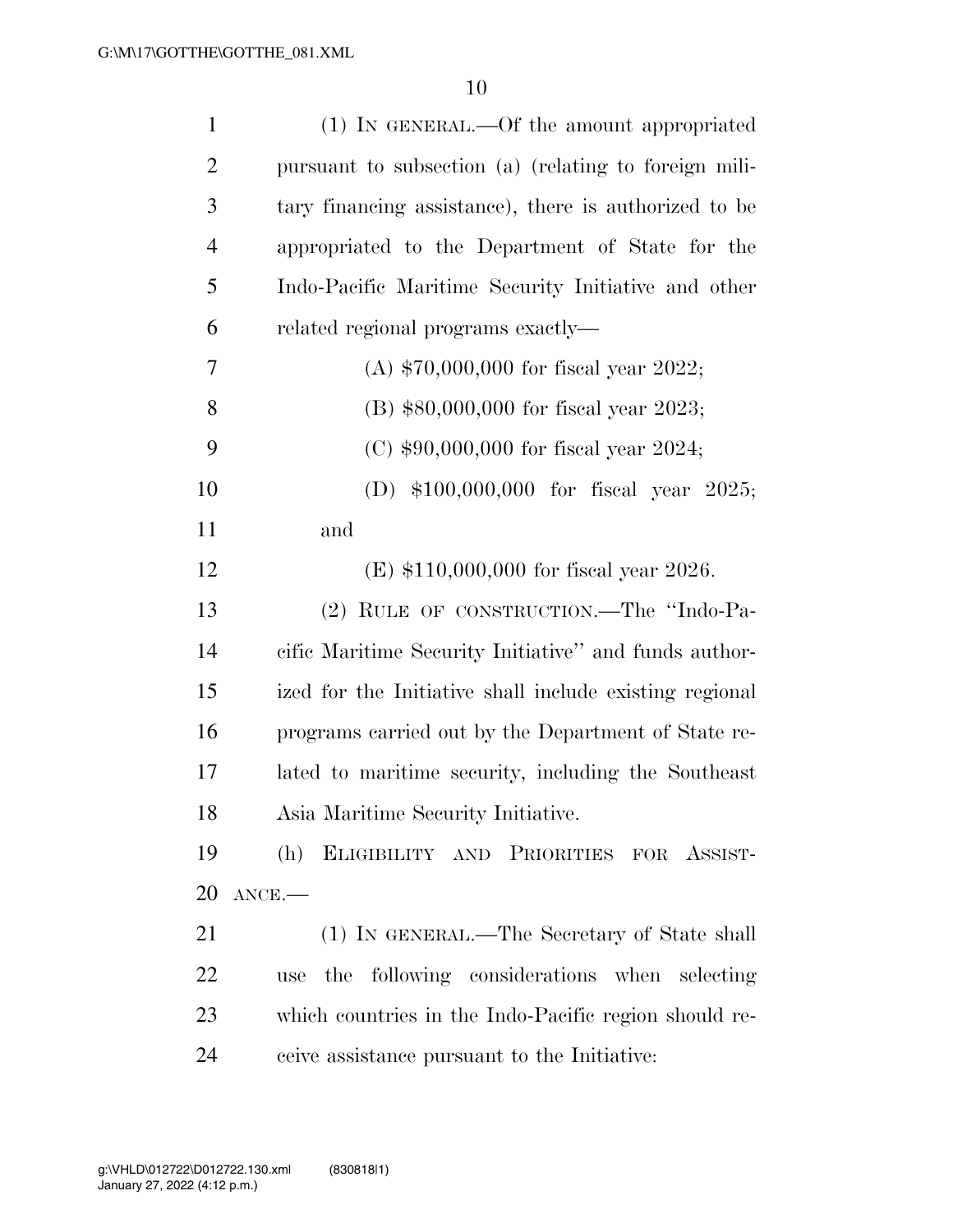| $\mathbf{1}$   | (A) Assistance may be provided to a coun-          |
|----------------|----------------------------------------------------|
| $\overline{2}$ | try in the Indo-Pacific region to enhance the ca-  |
| 3              | pabilities of that country according to the objec- |
| $\overline{4}$ | tives outlined in (f), or of a regional organiza-  |
| 5              | tion that includes that country, to conduct—       |
| 6              | (i) maritime intelligence, surveillance,           |
| $\overline{7}$ | and reconnaissance;                                |
| 8              | (ii) littoral and port security;                   |
| 9              | (iii) Coast Guard operations;                      |
| 10             | (iv) command and control; and                      |
| 11             | (v) management and oversight of mar-               |
| 12             | itime activities.                                  |
| 13             | (B) Priority shall be placed on assistance         |
| 14             | to enhance the maritime security capabilities of   |
| 15             | the military or security forces of countries in    |
| 16             | the Indo-Pacific region that have maritime mis-    |
| 17             | sions and the government agencies responsible      |
| 18             | for such forces.                                   |
| 19             | (2) TYPES OF ASSISTANCE AND TRAINING.—             |
| 20             | (A) AUTHORIZED ELEMENTS OF ASSIST-                 |
| 21             | ANCE.—Assistance provided under paragraph          |
| 22             | $(1)(A)$ may include the provision of equipment,   |
| 23             | training, and small-scale military construction.   |
| 24             | (B) REQUIRED ELEMENTS OF ASSISTANCE                |
| 25             | AND TRAINING.—Assistance and training pro-         |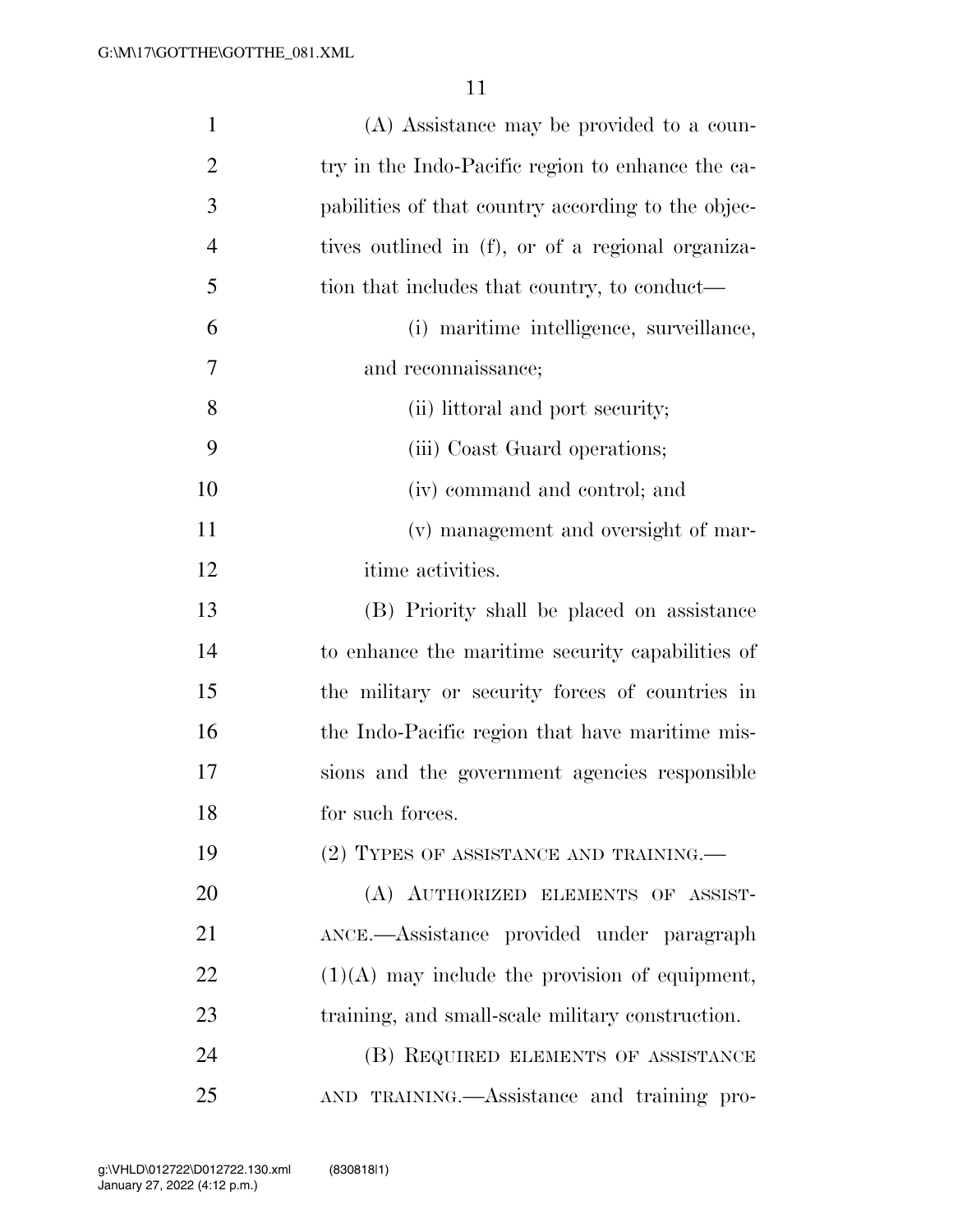| $\mathbf{1}$   | vided under subparagraph (A) shall include ele-             |
|----------------|-------------------------------------------------------------|
| $\overline{2}$ | ments that promote—                                         |
| 3              | (i) the observance of and respect for                       |
| $\overline{4}$ | human rights; and                                           |
| 5              | (ii) respect for legitimate civilian au-                    |
| 6              | thority within the country to which the as-                 |
| $\overline{7}$ | sistance is provided.                                       |
| 8              | SEC. 30225.<br>FOREIGN MILITARY FINANCING COMPACT           |
| 9              | PILOT PROGRAM IN THE INDO-PACIFIC.                          |
| 10             | (a) AUTHORIZATION OF APPROPRIATIONS.—There is               |
| 11             | authorized to be appropriated \$20,000,000 for each of fis- |
| 12             | cal years 2022 and 2023 for the creation of a pilot pro-    |
| 13             | gram for foreign military financing (FMF) compacts.         |
| 14             | $(b)$ ASSISTANCE.—                                          |
| 15             | (1) IN GENERAL.—The Secretary of State is                   |
| 16             | authorized to create a pilot program, for a duration        |
| 17             | of two years, with an assessment for any additional         |
| 18             | or permanent programming, to provide assistance             |
| 19             | under this section for each country that enters into        |
| 20             | an FMF Challenge Compact with the United States             |
| 21             | pursuant to subsection (d) to support policies and          |
| 22             | programs that advance the progress of the country           |
| 23             | in achieving lasting security and civilian-military         |
| 24             | governance through respect for human rights, good           |
| 25             | governance (including transparency and free and             |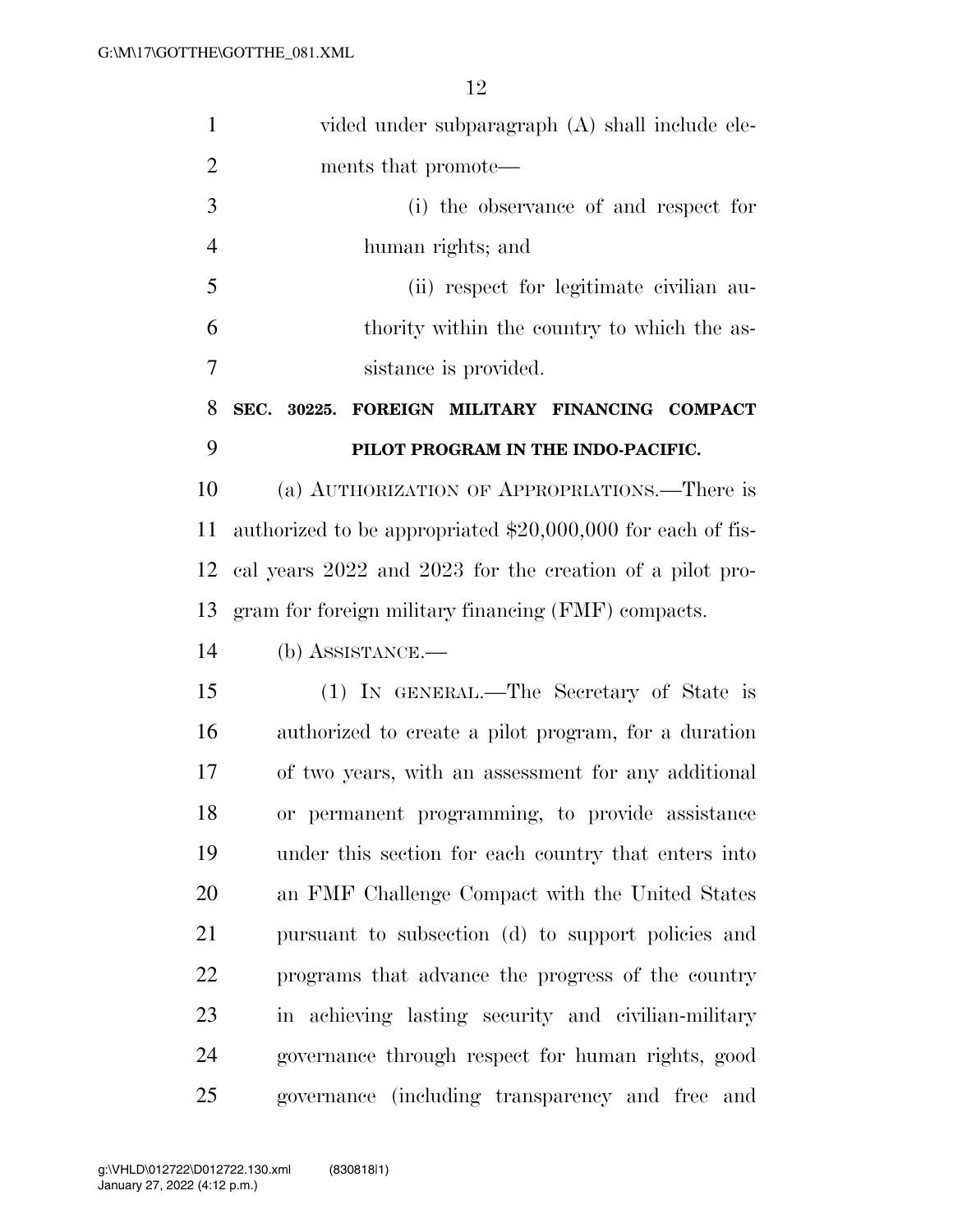| $\mathbf{1}$   | fair elections), and cooperation with United States    |
|----------------|--------------------------------------------------------|
| $\overline{2}$ | and international counter-terrorism, anti-trafficking, |
| 3              | and counter-crime efforts and programs.                |
| $\overline{4}$ | (2) FORM OF ASSISTANCE.—Assistance under               |
| 5              | this subsection may be provided in the form of         |
| 6              | grants, cooperative agreements, contracts, or no-in-   |
| 7              | terest loans to the government of an eligible country  |
| 8              | described in subsection (c).                           |
| 9              | (c) ELIGIBLE COUNTRIES.-                               |
| 10             | $(1)$ IN GENERAL.—A country shall be a can-            |
| 11             | didate country for purposes of eligibility for assist- |
| 12             | ance for fiscal years 2022 and 2023 if—                |
| 13             | $(A)$ the country is classified as a lower             |
| 14             | middle income country in the then-most recent          |
| 15             | edition of the World Development Report for            |
| 16             | Reconstruction and Development published by            |
| 17             | the International Bank for Reconstruction and          |
| 18             | Development and has an income greater than             |
| 19             | the historical ceiling for International Develop-      |
| 20             | ment Association eligibility for the fiscal year       |
| 21             | involved; and                                          |
| 22             | (B) the Secretary of State determines that             |
| 23             | the country is committed to seeking just and           |
| 24             | democratic governance, including with a dem-           |
| 25             | onstrated commitment to-                               |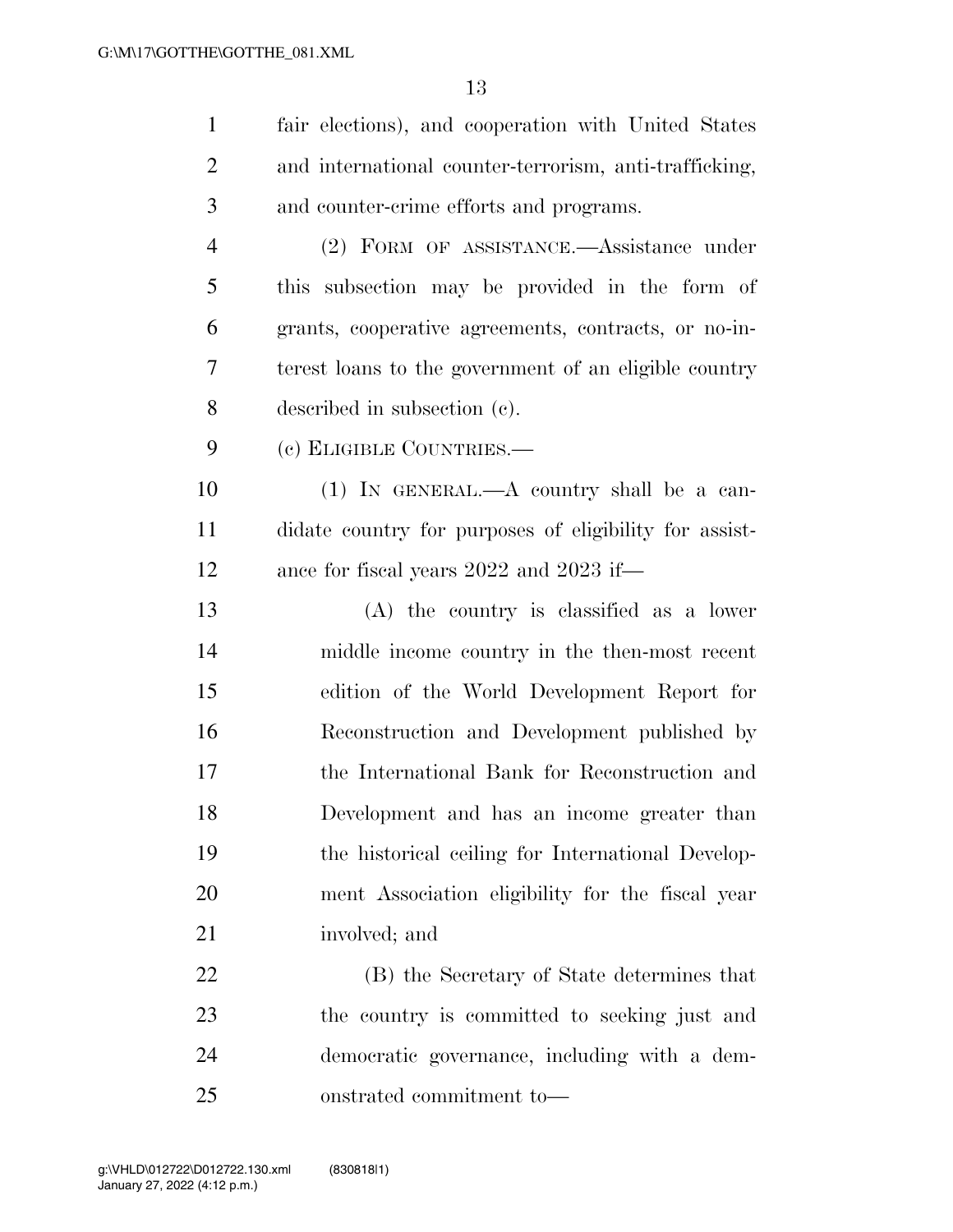| $\mathbf{1}$   | (i) the promotion of political plu-                  |
|----------------|------------------------------------------------------|
| $\overline{2}$ | ralism, equality, and the rule of law;               |
| 3              | (ii) respect for human and civil rights;             |
| $\overline{4}$ | (iii) protection of private property                 |
| 5              | rights;                                              |
| 6              | (iv) transparency and accountability                 |
| 7              | of government;                                       |
| 8              | (v) anti-corruption; and                             |
| 9              | (vi) the institution of effective civilian           |
| 10             | control, professionalization, and respect for        |
| 11             | human rights by and the accountability of            |
| 12             | the armed forces.                                    |
| 13             | (2)<br>IDENTIFICATION OF<br><b>ELIGIBLE</b><br>COUN- |
| 14             | TRIES.—Not later than 90 days prior to the date on   |
| 15             | which the Secretary of State determines eligible     |
| 16             | countries for an FMF Challenge Compact, the Sec-     |
| 17             | retary—                                              |
| 18             | (A) shall prepare and submit to the appro-           |
| 19             | priate congressional committees a report that        |
| 20             | contains a list of all eligible countries identified |
| 21             | that have met the requirements under para-           |
| 22             | $graph(1)$ for the fiscal year; and                  |
| 23             | (B) shall consult with the appropriate con-          |
| 24             | gressional committees on the extent to which         |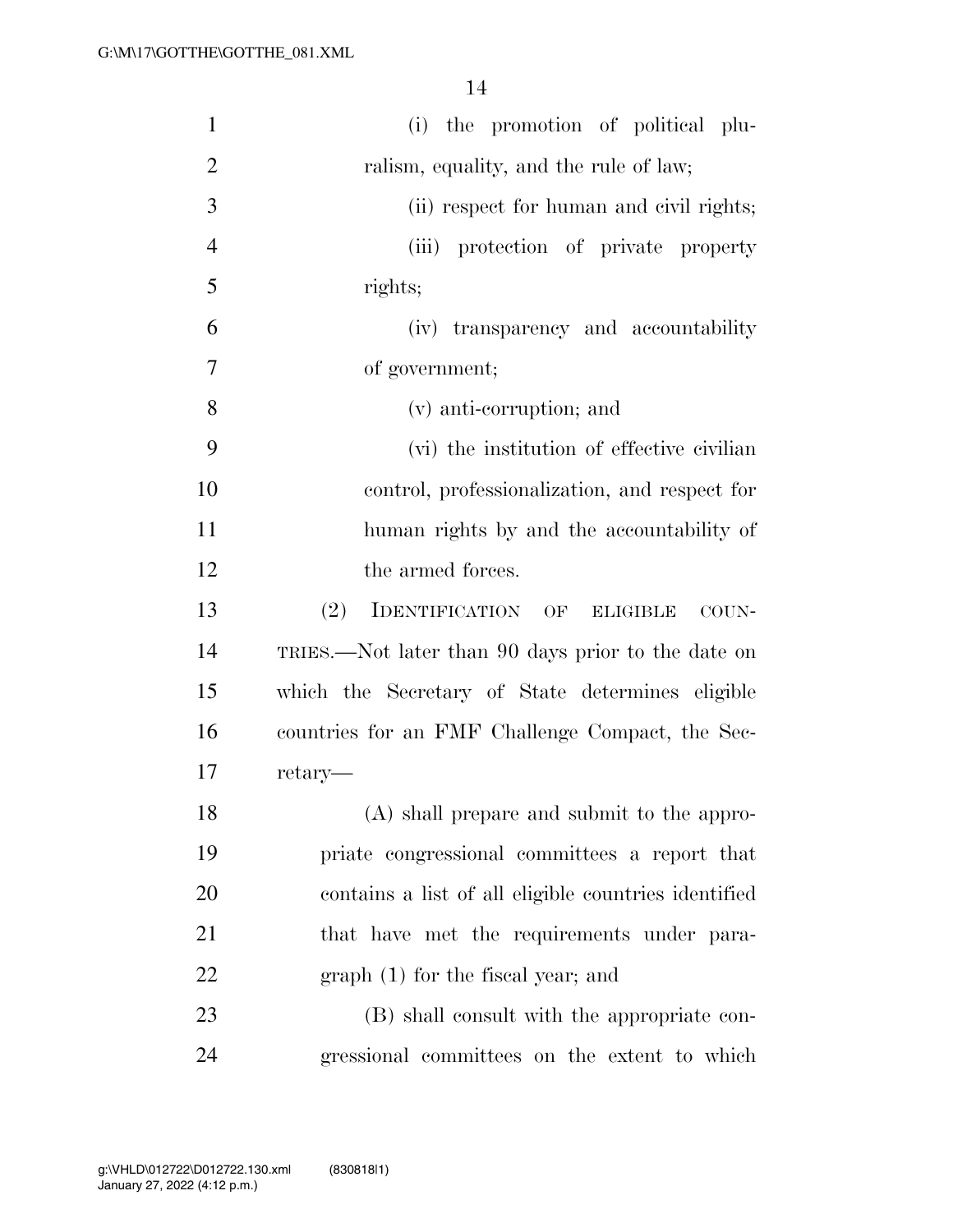|  |                |  | such countries meet the criteria described in |  |
|--|----------------|--|-----------------------------------------------|--|
|  | paragraph (1). |  |                                               |  |

(d) FMF CHALLENGE COMPACT.—

 (1) COMPACT.—The Secretary of State may provide assistance for an eligible country only if the country enters into an agreement with the United States, to be known as an ''FMF Challenge Com- pact'' (in this subsection referred to as a ''Com- pact'') that establishes a multi-year plan for achiev- ing shared security objectives in furtherance of the purposes of this title.

 (2) ELEMENTS.—The elements of the Compact 13 shall be those listed in subsection  $(c)(1)(B)$  for de- termining eligibility, and be designed to significantly advance the performance of those commitments dur-ing the period of the Compact.

 (3) IN GENERAL.—The Compact should take into account the national strategy of the eligible country and shall include—

 (A) the specific objectives that the country and the United States expect to achieve during 22 the term of the Compact, including both how the foreign military financing under the Com- pact will advance shared security interests and advance partner capacity building efforts as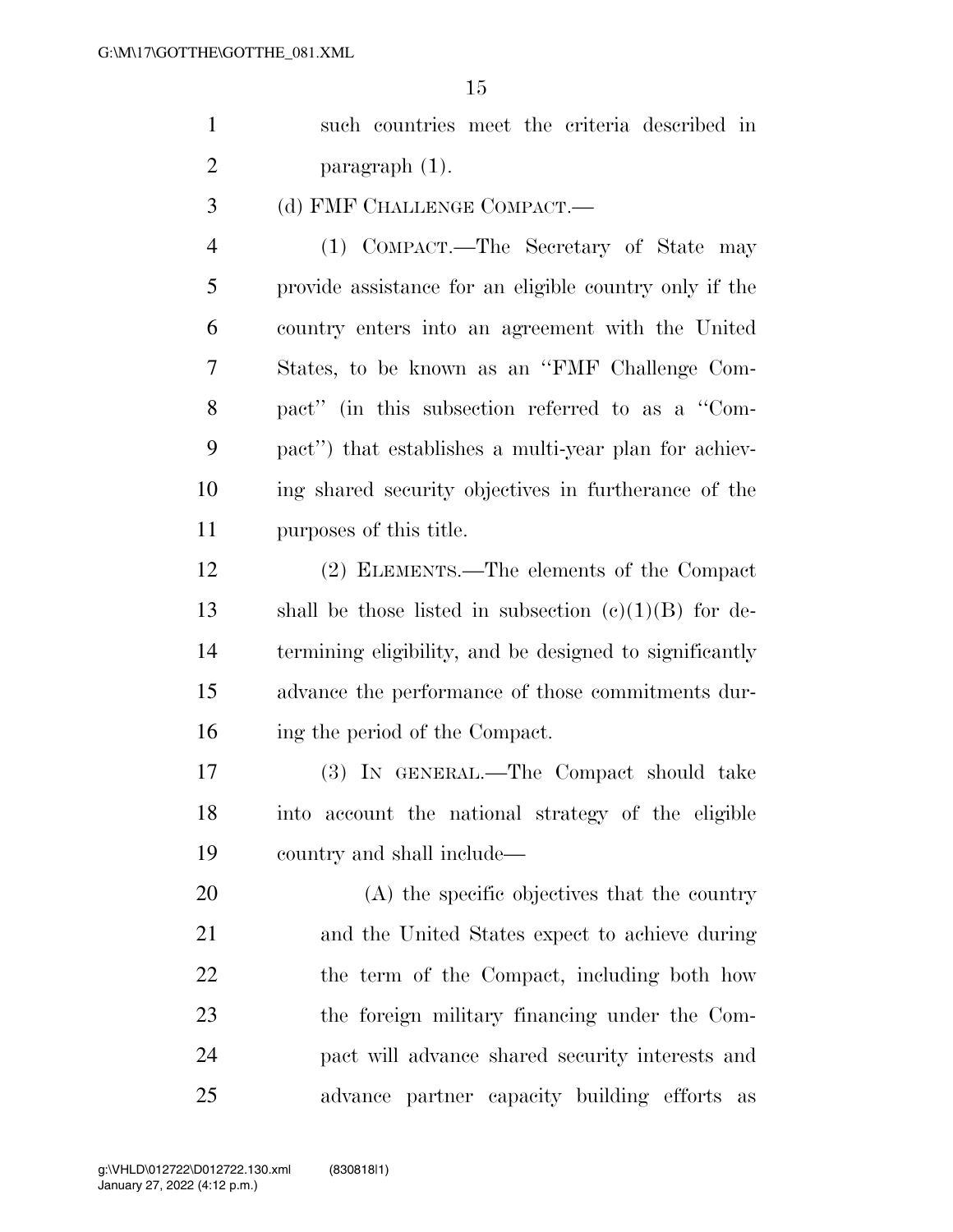| $\mathbf{1}$   | well as to advance national efforts towards just                |
|----------------|-----------------------------------------------------------------|
| $\overline{2}$ | and democratic governance;                                      |
| 3              | (B) the responsibilities of the country and                     |
| $\overline{4}$ | the United States in the achievement of such                    |
| 5              | objectives;                                                     |
| 6              | (C) regular benchmarks to measure, where                        |
| 7              | appropriate, progress toward achieving such ob-                 |
| 8              | jectives; and                                                   |
| 9              | (D) the strategy of the eligible country to                     |
| 10             | sustain progress made toward achieving such                     |
| 11             | objectives after expiration of the Compact.                     |
| 12             | (e) CONGRESSIONAL CONSULTATION PRIOR TO COM-                    |
| 13             | PACT NEGOTIATIONS.—Not later than 15 days before                |
| 14             | commencing negotiations of a Compact with an eligible           |
| 15             | country, the Secretary of State shall consult with the ap-      |
| 16             | propriate congressional committees with respect to the          |
| 17             | proposed Compact negotiation and shall identify the objec-      |
|                | 18 tives and mechanisms to be used for the negotiation of       |
| 19             | the Compact.                                                    |
| 20             | (f) ASSESSMENT OF PILOT PROGRAM AND REC-                        |
| 21             | OMMENDATIONS.—Not later than 90 days after the con-             |
| 22             | clusion of the pilot program, the Secretary of State shall      |
| 23             | provide a report to the appropriate congressional commit-       |
|                | 24 tees with respect to the pilot program, including an assess- |

ment of the success and utility of the pilot program estab-